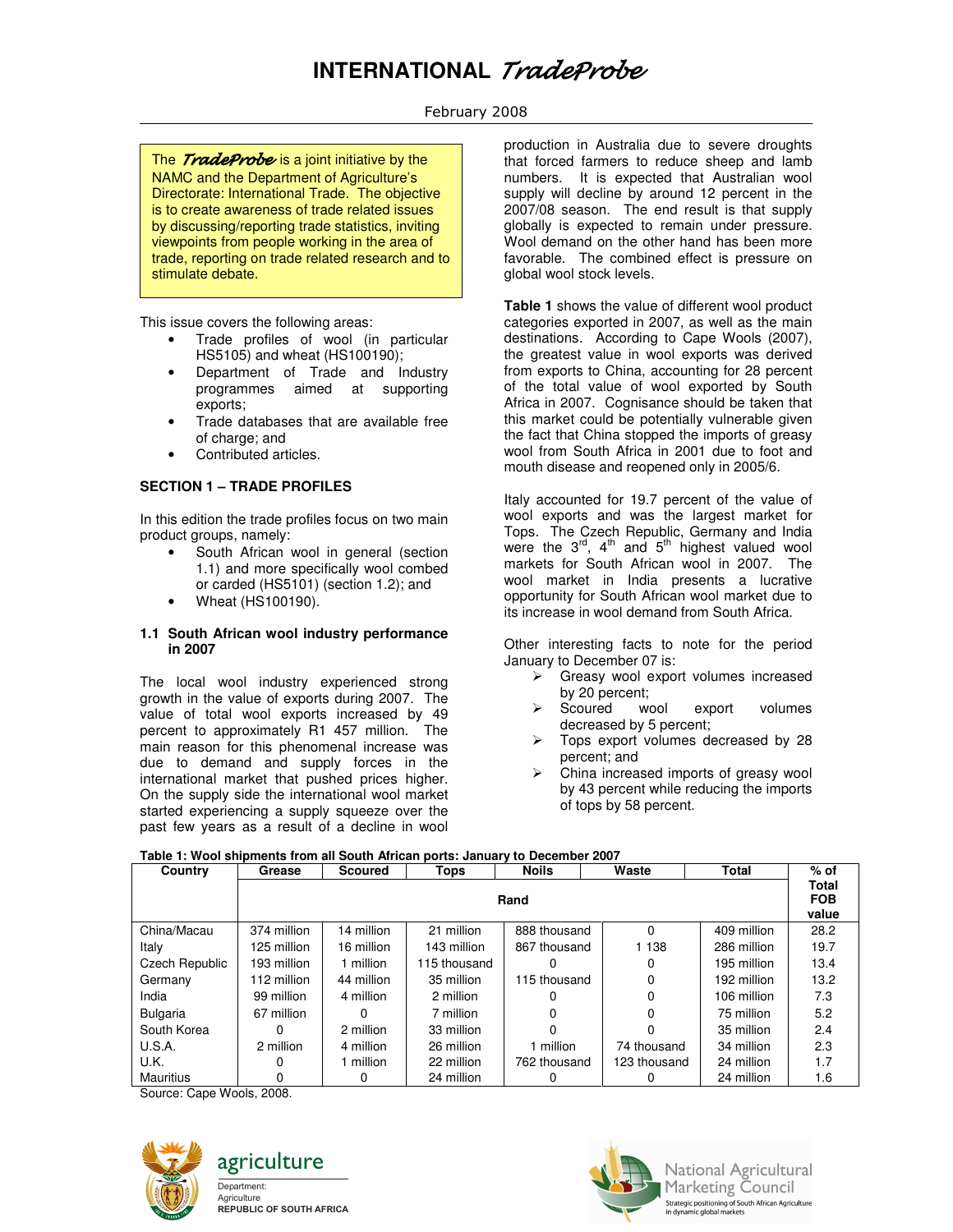### **1.2 Trade profile for carded or combed wool (HS5105)**

In this section trade in carded or combed wool is discussed in more detail for 2006. Carded and combed wool are similar to Tops and Noils discussed in the previous section.

**Table 2** presents the leading world exporters of carded or combed wool. The value of carded or combed wool exports by China was by far the largest and accounted for 29 percent of the total value of world carded or combed wool exports in 2006. The value of exports of carded or combed wool by Italy accounted for about 7 percent of the total value of exports of this product. South Africa contributed only 4 percent to the total global value of exports of this product.

**Table 2: World leading exporters of carded or combed wool in 2006** 

| <b>Exporters</b>      | Value exported<br>(US\$ thousand) | Share in<br>world<br>exports, % |
|-----------------------|-----------------------------------|---------------------------------|
| World estimate        | 1,823,279                         | 100                             |
| China                 | 543.506                           | 29                              |
| Italv                 | 141.883                           |                                 |
| Germany               | 120.992                           | 6                               |
| Uruguay               | 114.868                           | 6                               |
| Argentina             | 114.427                           | 6                               |
| Mongolia              | 83,012                            | 4                               |
| United Kingdom        | 76.879                            |                                 |
| <b>Czech Republic</b> | 76.514                            | 4                               |
| South Africa          | 75,388                            |                                 |
| France                | 66.783                            |                                 |

Source: ITC calculations based on COMTRADE statistics

**Table 3** presents the world leading importers of carded or combed wool in 2006. The value of imports of carded or combed wool by Italy was by far the largest and accounted for 19 percent of the total global value of imports of this product. The second and the third largest global importers in terms of value were the Republic of Korea and China which jointly accounted for 17 percent of the global value of imports of this product.

It was noted in **Table 2** that South Africa ranked  $9<sup>th</sup>$  in terms of the value of world exports of carded or combed wool. **Table 4** presents the leading export destinations in terms of value of carded or combed wool exported by South Africa in 2006.

In value terms Italy ranked as the number one destination for carded or combed wool exports by South Africa in 2006; i.e. Italy accounted for about 35 percent of the total value of carded or combed wool exports by South Africa. China was the second largest destination in value terms of carded or combed wool exported by South Africa in 2006.

| Table 3: | World leading importers of carded |
|----------|-----------------------------------|
|          | or combed wool in 2006            |

| <b>Importers</b>      | <b>Value imported</b><br>(US\$ thousand) | Share in<br>world<br>imports, % |
|-----------------------|------------------------------------------|---------------------------------|
| World estimate        | 1,491,390                                | 100                             |
| Italv                 | 296.376                                  | 19                              |
| Rep. of Korea         | 134,680                                  | 9                               |
| China                 | 134,171                                  | 8                               |
| Germany               | 132,736                                  | 8                               |
| Poland                | 77.475                                   | 5                               |
| Japan                 | 77.421                                   | 5                               |
| Turkey                | 69.934                                   | 4                               |
| Romania               | 62,353                                   | 4                               |
| Mexico                | 49,467                                   | 3                               |
| <b>Czech Republic</b> | 49.428                                   | 3                               |

Source: ITC calculations based on COMTRADE statistics

|  |                         | Table 4: Major export destinations for |
|--|-------------------------|----------------------------------------|
|  |                         | carded or combed wool exported         |
|  | by South Africa in 2006 |                                        |

| <b>Importers</b>       | <b>Exported value</b><br>(US\$ thousand) | Share in<br>SA's<br>exports, % |
|------------------------|------------------------------------------|--------------------------------|
| <b>Tot. SA exports</b> | 75,388                                   | 100                            |
| Italy                  | 26.061                                   | 35                             |
| China                  | 10,701                                   | 14                             |
| Germany                | 6,480                                    | 9                              |
| United Kingdom         | 5.987                                    | 8                              |
| Taiwan                 | 5.106                                    |                                |
| Rep. of Korea          | 5,035                                    |                                |
| Japan                  | 4.418                                    | 6                              |
| Mauritius              | 2.811                                    | 4                              |
| Turkey                 | 2.263                                    | 3                              |
| France                 | 1.843                                    | 2                              |

Source: ITC calculations based on COMTRADE statistics

## **1.3 Progress by emerging wool sector**

**Table 5** shows the increase in wool deliveries on formal wool auctions by the emerging sector; of all wool delivered at the South African auctions approximately 98 percent is exported.

|  | Table 5: Wool deliveries by emerging |  |
|--|--------------------------------------|--|
|  | producers on auction markets         |  |

| Season | Kilogram     | Value (Rand) |  |  |
|--------|--------------|--------------|--|--|
| 97/98  | 222 610      | 1 502 908    |  |  |
| 99/00  | 336 700      | 1 965 557    |  |  |
| 01/02  | 535 911      | 6927640      |  |  |
| 03/04  | 2 0 29 5 5 6 | 17 768 955   |  |  |
| 05/06  | 2 2 2 8 8 3  | 14 954 931   |  |  |
| 06/07  | 2 345 991    | 30 791 496   |  |  |

Source: National Wool Grower Association, 2008.

Kilograms delivered increased 10 fold while the turnover increased more than 20 fold over the last 10 years. One can deduct from these statistics that the emerging sector significantly increased their contribution to the amount of wool that are exported annually. This was possible through strong links between wool industry organizations (e.g. National Wool Growers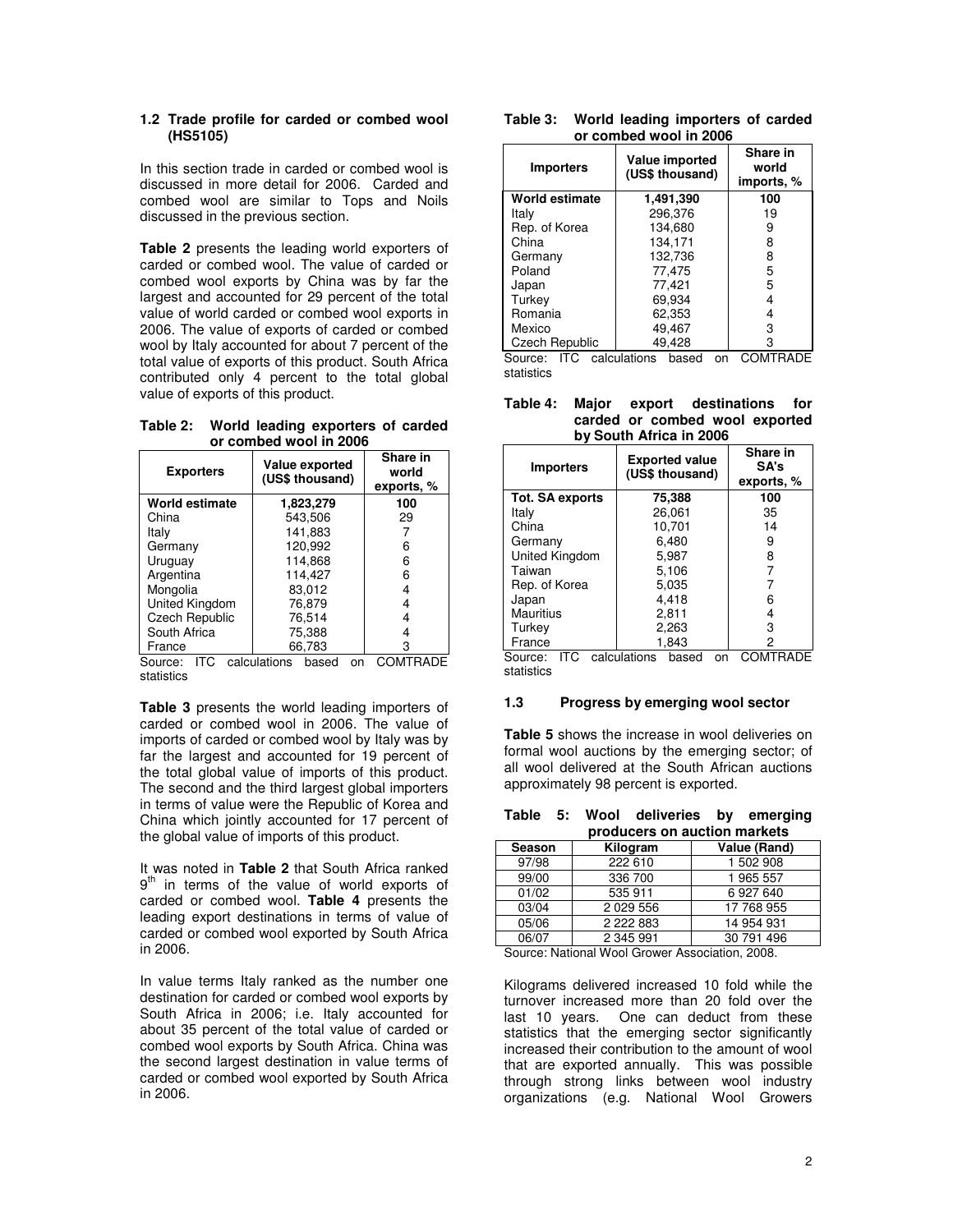Association and Cape Wools) with other stakeholders such as Department of Agriculture, NGO's and the private sector that jointly addresses the challenges emerging wool growers have (e.g. training, technology transfer and linking farmers to markets).

#### **1.4 Trade profile for wheat and meslin (excluding durum wheat) (HS100190)**

**Table 6** shows the value of global wheat and meslin exports and the top 10 countries making the largest contribution to this value in 2006. Exports by the US contributed 22 percent to the global value of wheat and meslin exports, followed by Australia (14%), Canada (13%), and France (13%).

**Table 6: The world leading exporters of wheat and meslin in 2006** 

| <b>Exporters</b>      | <b>Value exported</b><br>(US\$ thousand) | Share in<br>world<br>exports, % |  |  |  |  |
|-----------------------|------------------------------------------|---------------------------------|--|--|--|--|
| World estimate        | 18,020,251                               | 100                             |  |  |  |  |
| US                    | 4.007.247                                | 22                              |  |  |  |  |
| Australia             | 2,485,479                                | 14                              |  |  |  |  |
| Canada                | 2,431,806                                | 13                              |  |  |  |  |
| France                | 2.420.452                                | 13                              |  |  |  |  |
| Russian<br>Federation | 1.367.352                                | 8                               |  |  |  |  |
| Argentina             | 1,105,833                                | 6                               |  |  |  |  |
| Germany               | 1.004.746                                | 6                               |  |  |  |  |
| Ukraine               | 595.363                                  | 3                               |  |  |  |  |
| Kazakhstan            | 500.483                                  | 3                               |  |  |  |  |
| United Kingdom        | 351.193                                  | 2                               |  |  |  |  |

Source: ITC calculations based on COMTRADE statistics

**Table 7** presents the world leading importers of wheat and meslin in 2006. It is interesting to note that the value of imports by the leading importers of wheat is more or less evenly distributed (i.e. between 4 and 7 percent) between the top 10 countries.

**Table 7: The world leading importers of wheat and meslin in 2006** 

| <b>Importers</b>      | Value imported<br>(US\$ thousand) | Share in<br>world<br>imports, % |
|-----------------------|-----------------------------------|---------------------------------|
| <b>World estimate</b> | 17,348,665                        | 100                             |
| Japan                 | 1.227.679                         |                                 |
| Brazil                | 988,132                           | 6                               |
| Egypt                 | 914.937                           | 5                               |
| Italy                 | 845.153                           | 5                               |
| Indonesia             | 816.105                           | 5                               |
| Spain                 | 704.516                           | 4                               |
| Mexico                | 681,222                           | 4                               |
| Netherlands           | 673.680                           | 4                               |
| India                 | 664,825                           |                                 |
| Rep. of Korea         | 656.060                           |                                 |

Source: ITC calculations based on COMTRADE statistics

**Table 8** shows the value of wheat and meslin imports by South Africa and the main countries from where the imports originated in 2006. The value of wheat and meslin imports from Argentina and Germany made the largest contribution to the total value of imports by South Africa in 2006, i.e. 42 and 36 percent respectively. Canada made a less significant contribution to the value of wheat and meslin imports (11%), while the value of imports from the US only accounted for three percent of the value of wheat and meslin imported by South Africa (note that the US made the largest contribution to global wheat and meslin exports in value terms in 2006).

**Table 8: Origin of South African wheat imports in 2006** 

| <b>Import Origin</b>   | Value of imports<br>(US\$ thousand) | Share in<br>South<br>Africa's<br>imports, % |  |  |  |
|------------------------|-------------------------------------|---------------------------------------------|--|--|--|
| <b>Tot. SA imports</b> | 147,965                             | 100                                         |  |  |  |
| Argentina              | 62.220                              | 42                                          |  |  |  |
| Germany                | 53.747                              | 36                                          |  |  |  |
| Canada                 | 16.325                              | 11                                          |  |  |  |
| US                     | 4.254                               | 3                                           |  |  |  |
| Ukraine                | 3.824                               | 3                                           |  |  |  |
| China                  | 3,006                               | 2                                           |  |  |  |
| Australia              | 2,888                               | 2                                           |  |  |  |
| France                 | 1,555                               |                                             |  |  |  |
| Turkey                 | 116                                 | negligible                                  |  |  |  |
| India                  | 23                                  | negligible                                  |  |  |  |
| ITC<br>Source:         | calculations<br>based<br>on         | COMTRADE                                    |  |  |  |

statistics

### **SECTION 2 – THE TRADE SUPPORT PROGRAMMES (DTI)**

This section provides information on export support programmes that can be accessed through the Department of Trade and Industry (DTI).

#### **2.1. Export Marketing and Investment Assistance Scheme**

 Primary Export Market Research and Foreign Direct Investment Research Scheme

Assistance is provided to partially compensate exporters for costs incurred in developing new exporting markets (**PMR:** Primary Market Research trip) and/or cost incurred in recruiting new Foreign Direct Investment into South Africa through personal contact by visiting potential investors in foreign countries (**FDI:** Foreign Direct Investment Research).

Individual Inward Bound Mission

Assistance is provided to South African entities organising an inward buying/investment mission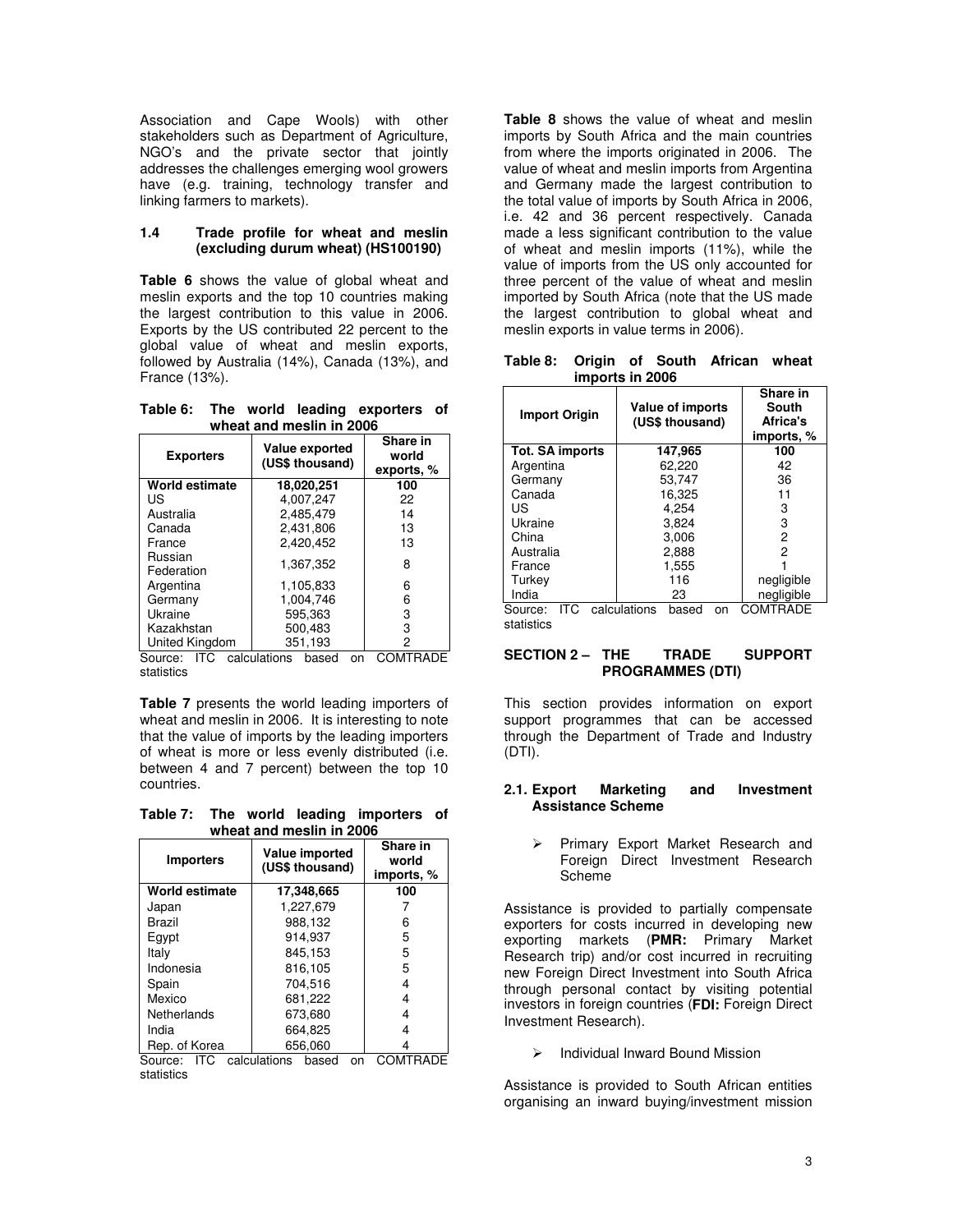to enable a prospective buyer/investor to make contact with them to conclude export orders or attract foreign direct investment.

 $\triangleright$  National Pavilions

Trade and Investment South Africa participate in selected trade fairs and exhibitions abroad by means of a National Pavilion or Mini National Pavilion. Assistance is therefore provided to qualifying South African exporters to introduce South African products into foreign markets by participating in suitable foreign exhibitions in a cost effective manner.

 $\triangleright$  Individual Exhibitions

Assistance is granted to individual exporters to exhibit products at recognised exhibitions abroad where Trade Investment South Africa does not provide for a national pavilion.

 $\triangleright$  Outward Selling Trade Missions

Assistance is provided to South African exporters who wish to make contact with foreign buyers with a view to conclude new export orders.

 Outward Investment Recruitment Missions

Assistance is provided to South African enterprises participating in Outward Investment Missions with a view to encourage and attract FDI into South Africa.

 $\triangleright$  Inward Buying Trade Missions

Assistance is provided to organisers of inward buying trade missions to enable prospective buyers to make contact with South African exporters to conclude export orders. The group mission must be organised by a qualifying organisation, export council or Trade Investment South Africa.

 $\triangleright$  Inward Investment Missions

The purpose of the scheme is to provide assistance to organisers of Inward Investment Missions to facilitate FDI into South Africa.

More information on the above programmes can be obtained from the **Customer Contact Centre** at 0861 843 384. Information on **National Pavilions** can be obtained at 012 394 1886

#### **SECTION 3 – CONTRIBUTED ARTICLES: AGRICULTURAL TRADE ISSUES**

### **SELECTED DATA SOURCES AND TRADE ANALYTICAL TOOLS MADE AVAILABLE BY THE DEPARTMENT OF AGRICULTURE<sup>1</sup>**

# • **DataMonitor**

The Department of Agriculture (DoA) recently obtained access to Datamonitor – a globally renowned provider of online data, analysis and forecasting platforms for key vertical economic sectors. The Consumer Markets Knowledge Center of Datamonitor provides integrated global market, country, consumer, product and company intelligence. Amongst other things the Consumer Markets Knowledge Center covers 8 consumer industries (e.g. food, beverages, and tobacco), 170 market categories, 219 countries, more than 1 million packaged consumer products and profiles on more than 10 000 companies. The Datamonitor website includes country profiles, macro and micro economic indicators, as well as socio-economic measurements for the various countries and regions.

The following features are incorporated along with the data and analysis on the website:

- Direct access to analysis and research support;
- Clipping library, where an individual can clip and save data or analysis for later use;
- Custom built individual reports or presentations, and
- The ability to download information into Word, Excel and PowerPoint.

Datamonitor's research is available to the DoA, family organisations and Provincial Departments of Agriculture (PDAs) through the Consumer Markets Knowledge Center – a delivery platform with built-in innovative functionality. The Consumer Markets Knowledge Center consolidates all of Datamonitor's information for a particular industry into a single customised online interface. In total it includes millions of data points, thousands of pages of analysis (reports and briefs) and daily news and comment articles. Content is easily searched and navigated with the help of advanced functionality which also

 $\overline{a}$ 

<sup>&</sup>lt;sup>1</sup> Kevin Naidoo is an Assistant Director and Jacobus Verster is an Economist: Trade Research Desk, Directorate International Trade, Department of Agriculture.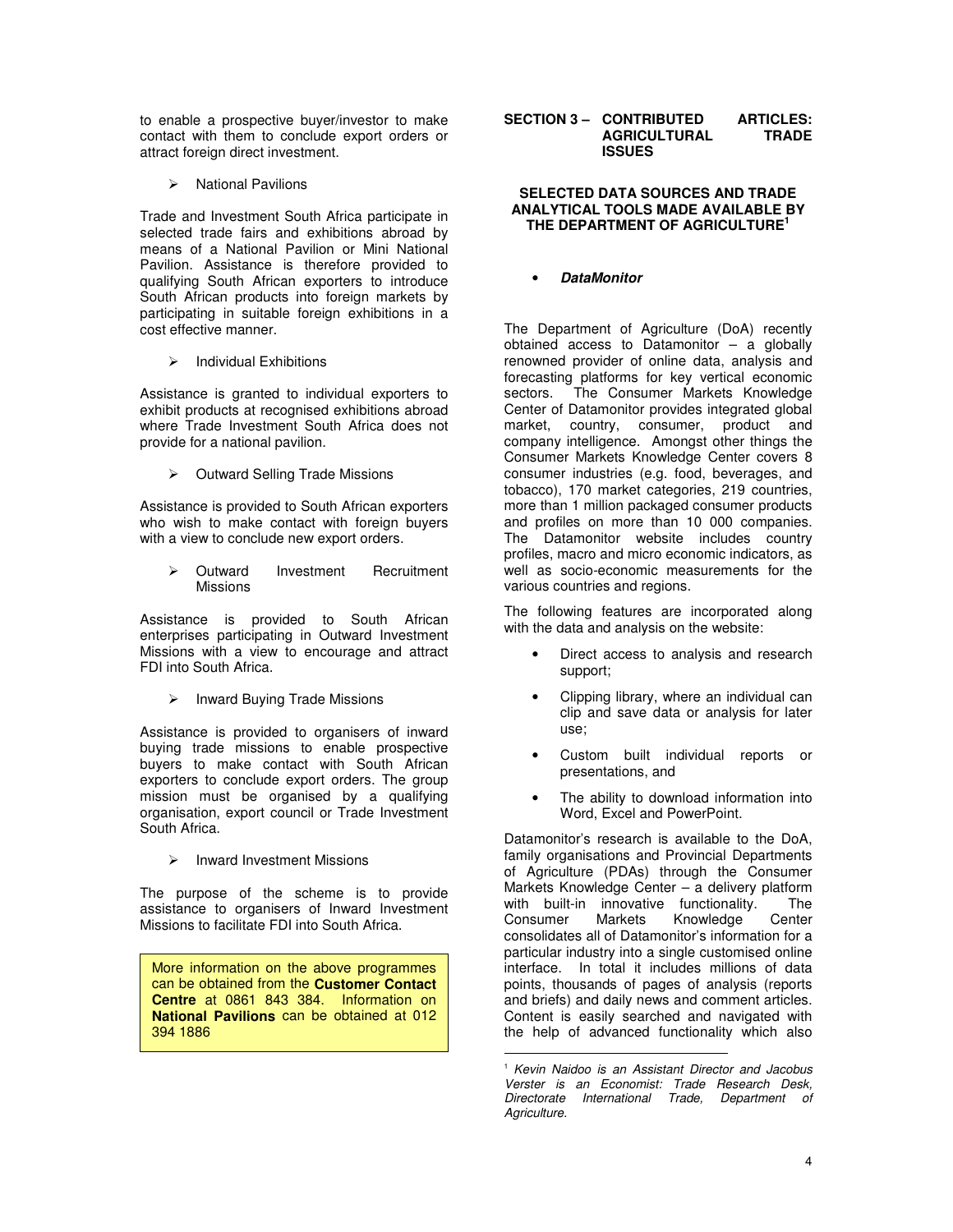enables users to download information directly to their desktop.

Some functions with which Datamonitor can assist organisations and companies are:

- Country profiles and consumer insights in these countries;
- Complete market profiling, allowing the best mix of products to create competitive advantage.
- Revealing the key market trends, forecasts for growth and providing<br>recommendations on emerging recommendations opportunities.
- Analysing and benchmarking customer attitudes and perceptions.
- Undertake opportunity analysis by product, geography and industry.

A unique Datamonitor feature to which the DoA has access is called Productscan Online. With this feature that offers up-to-date information (including photos and statistics) on, amongst other things, new foods, beverages and tobacco products, one can stay abreast of new consumer product offerings in the various countries and regions. A customised alert service can also be set up to inform on new publications in a chosen industry.

Access is available to all employees of the DoA, organisations within the DoA family, i.e. NAMC and ARC, as well as PDAs to assist exporters and potential exporters. The DoA can supply up to 10 pages of information per inquiry to assist its clients. Access and search inquiries can be directed to **JacobusV@nda.agric.za** or contact<br>012 319 8199. For more information on For more information on Datamonitor visit www.datamonitor.com

# • **ITC Market Analysis Tools**

The International Trade Centre (ITC) provides its market analysis tools - Trade Map, Market Access Map, Product Map and Investment Map free of charge as of 1 January 2008 for all users in developing countries. A common user management system is now operational. It allows the users to create a unique account to access Trade Map, Market Access Map and<br>Investment Map. Please go to http://mas-Please go to http://masadmintools.intracen.org/accounts/NewAccount.as px to register. Product Map should be part of this common user management system at a later stage. The access to Trade Map, Market Access Map and Investment Map has been made possible by financial contributions from ITCs Global Trust Fund and the World Bank.

## **Trade Map**

A new version of Trade Map with advanced features has been developed over the last few months and is now available in Beta format. Users who already had access to the previous ITC Trade Map version will need to create a new username and password to access the new Trade Map version.

## **Market Access Map**

Around mid-January, Market Access Map should have integrated the common user management system. The account that the user will have created on Trade Map or/and Investment Map will thus be available on Market Access Map.

Should you have any questions, please feel free<br>to contact Sandra Devillier at to contact Sandra Devillier at devillier@intracen.org

#### **JAPAN'S GSP CONTRIBUTING TO SA AGRICULTURAL EXPORTS<sup>2</sup>**

The Generalized System of Preferences (GSP) offers market access to qualified products at reduced rates or free of duty. The current Japanese GSP ends in March 2011. It covers 340 agricultural and fishery products and 3215 industrial products. Beneficiaries of the GSP are 141 developing countries, including South Africa, and 14 others.

South African agricultural exports to Japan in 2006 totaled R842.2 million, of which those under GSP treatment amounted to R18.48 million. This represents only 2.2% of Japan's total agricultural imports. Numerically, only 58 agricultural tariff lines from South Africa were covered by the Japanese GSP in 2006. There is a tariff reduction of almost 50% on most raw products and 40% reduction on processed products as a result of the GSP.

Fresh fruit and vegetables made up the largest portion of exports under GSP at R10.3 million, followed by dried fruits at R5.9 million and sparkling wine at R1.8 million. These products still had to comply with the rules of origin and SPS protocols between South Africa and Japan.

The Rules of Origin in the Japanese GSP require the following:

Direct Consignment  $-$  goods are to retain their identity throughout the course of shipment.

 $\overline{a}$ 

<sup>&</sup>lt;sup>2</sup> Mongi Jokozela is an Assistant Economist: Bilateral Trade - Americas and Asia Desk, Directorate International Trade, Department of Agriculture.